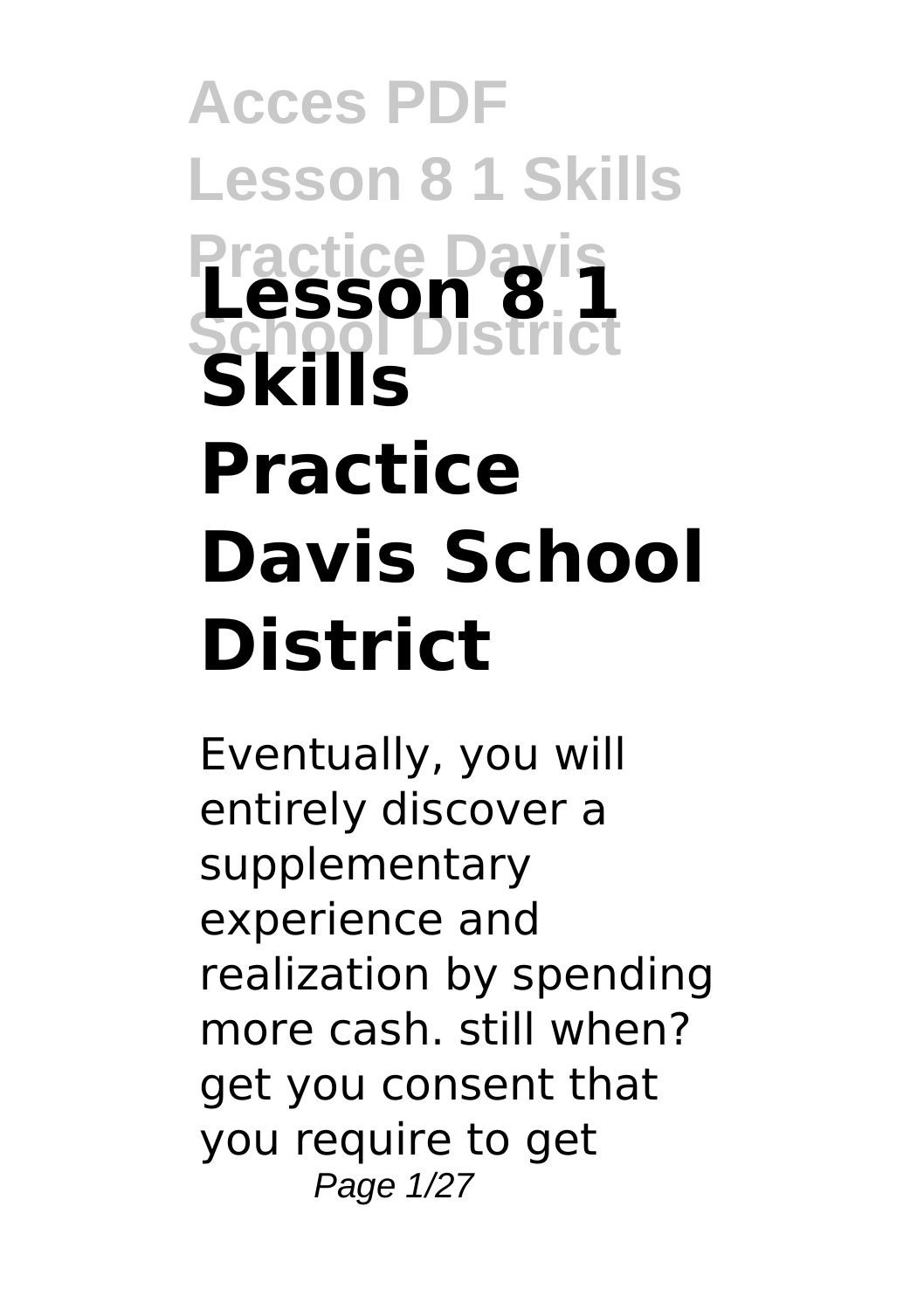**Acces PDF Lesson 8 1 Skills** those all needs once **School District** having significantly cash? Why don't you attempt to acquire something basic in the beginning? That's something that will guide you to comprehend even more not far off from the globe, experience, some places, following history, amusement, and a lot more?

It is your unconditionally own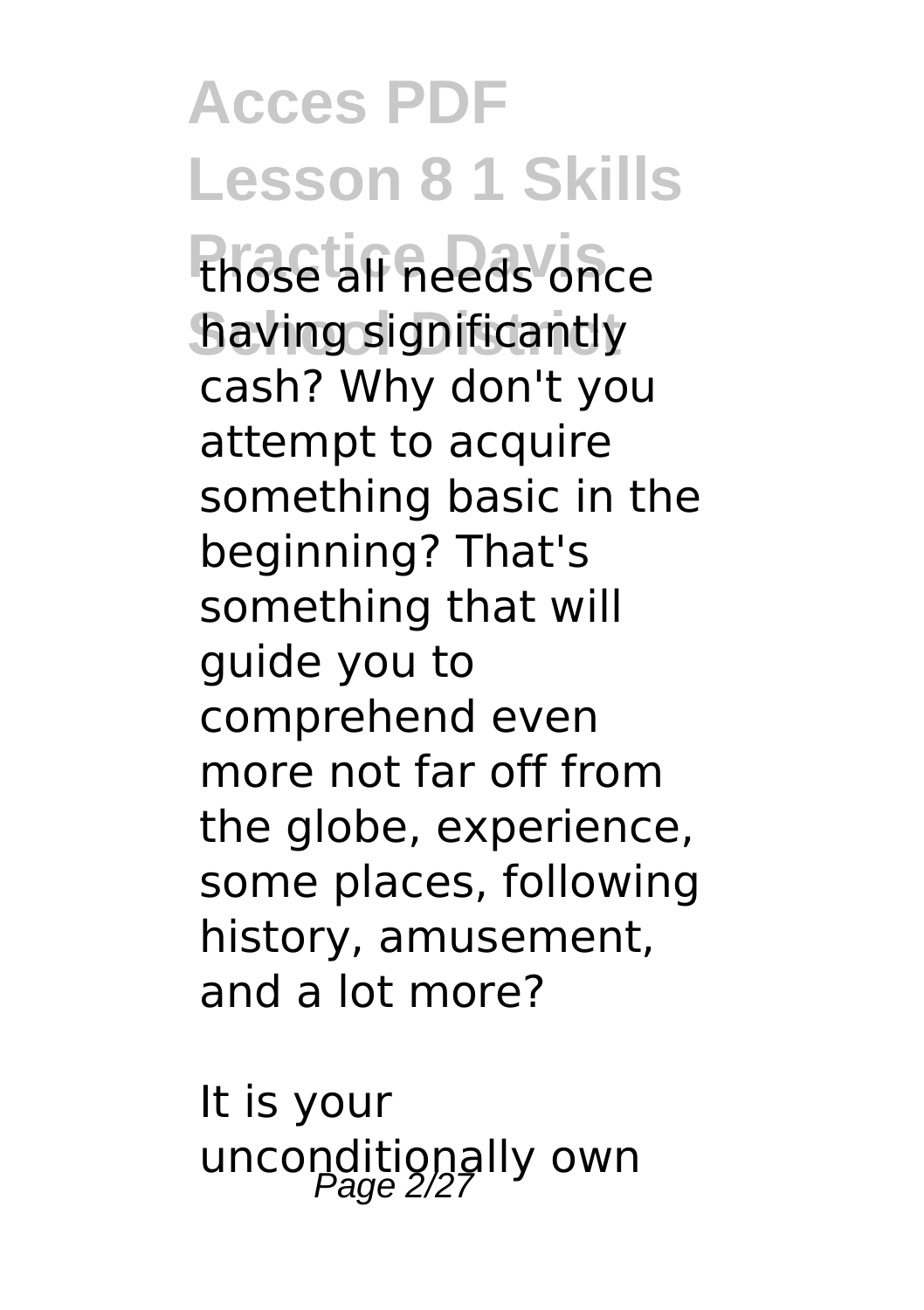**Acces PDF Lesson 8 1 Skills Practic GarrectVis** reviewing habit. in the midst of guides you could enjoy now is **lesson 8 1 skills practice davis school district** below.

LibriVox is a unique platform, where you can rather download free audiobooks. The audiobooks are read by volunteers from all over the world and are free to listen on your mobile device, iPODs,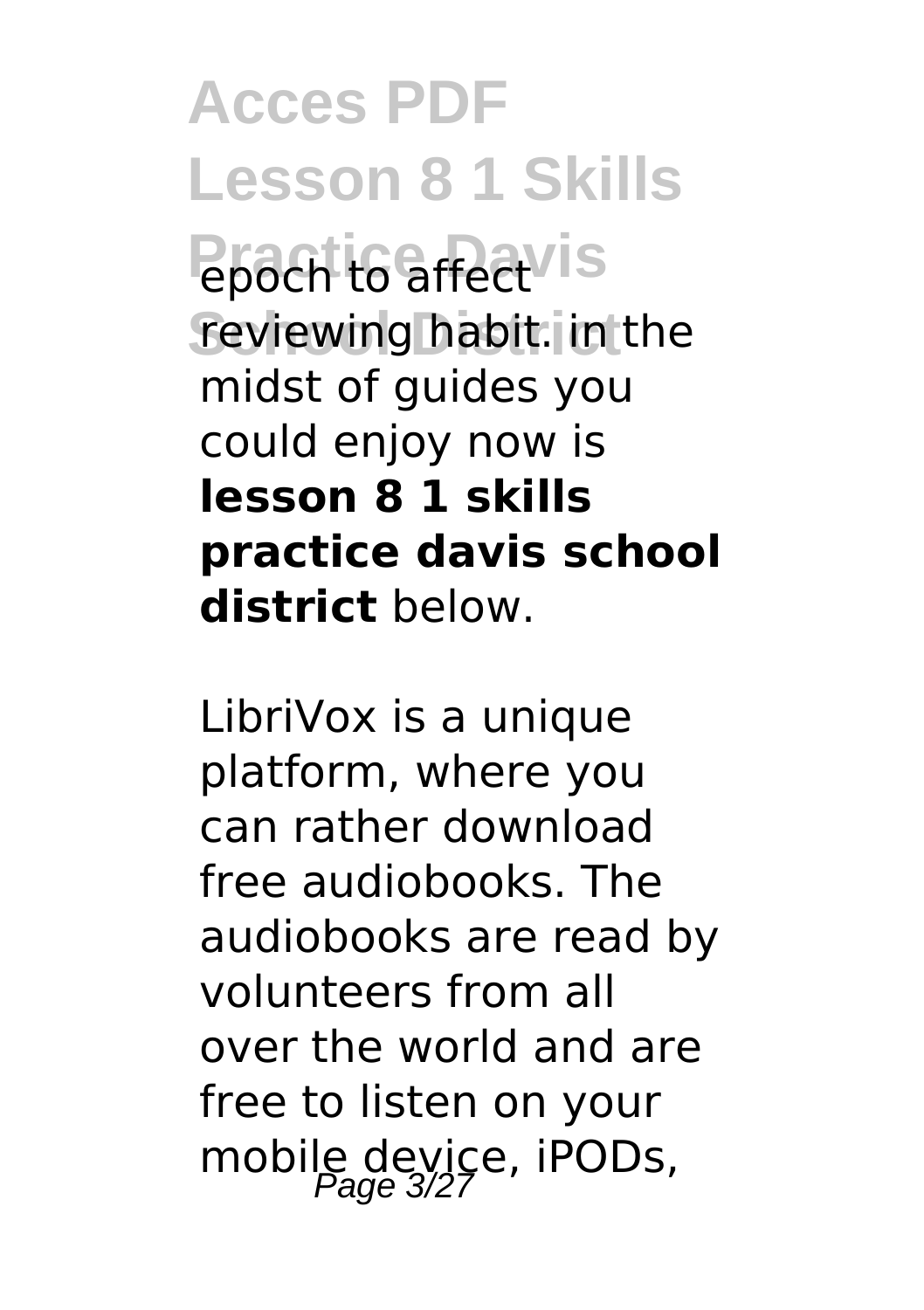**Acces PDF Lesson 8 1 Skills Promputers** and can be even burnt into a CD. The collections also include classic literature and books that are obsolete.

#### **Lesson 8 1 Skills Practice**

Chapter 8 Skills Practice 685 Lesson 8.1 Skills Practice 8 Name Date Three Angle Measure Introduction to **Trigonometry** Vocabulary Use the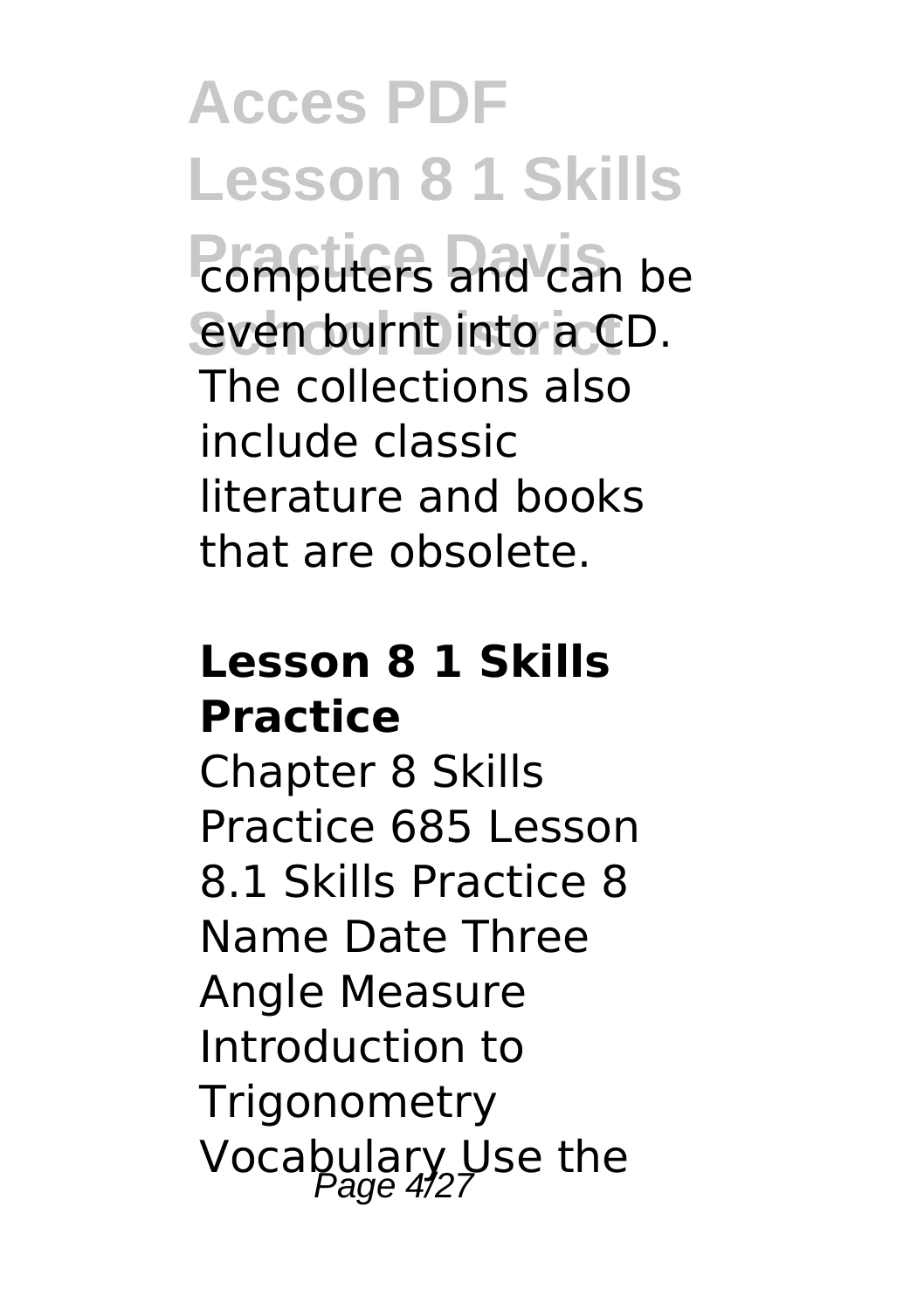**Acces PDF Lesson 8 1 Skills Practice Davis** diagram to complete each sentence. **1.** If b is the opposite side, then x is the reference angle . 2. If y is the reference angle, then b is the adjacent side . b y x c a 3.

#### **Lesson 8.1 Skills Practice - math2plus answers.neocities.or**

**g**

Chapter 8 Skills Practice 685 Lesson 8.1 Skills Practice 8 Name Date Three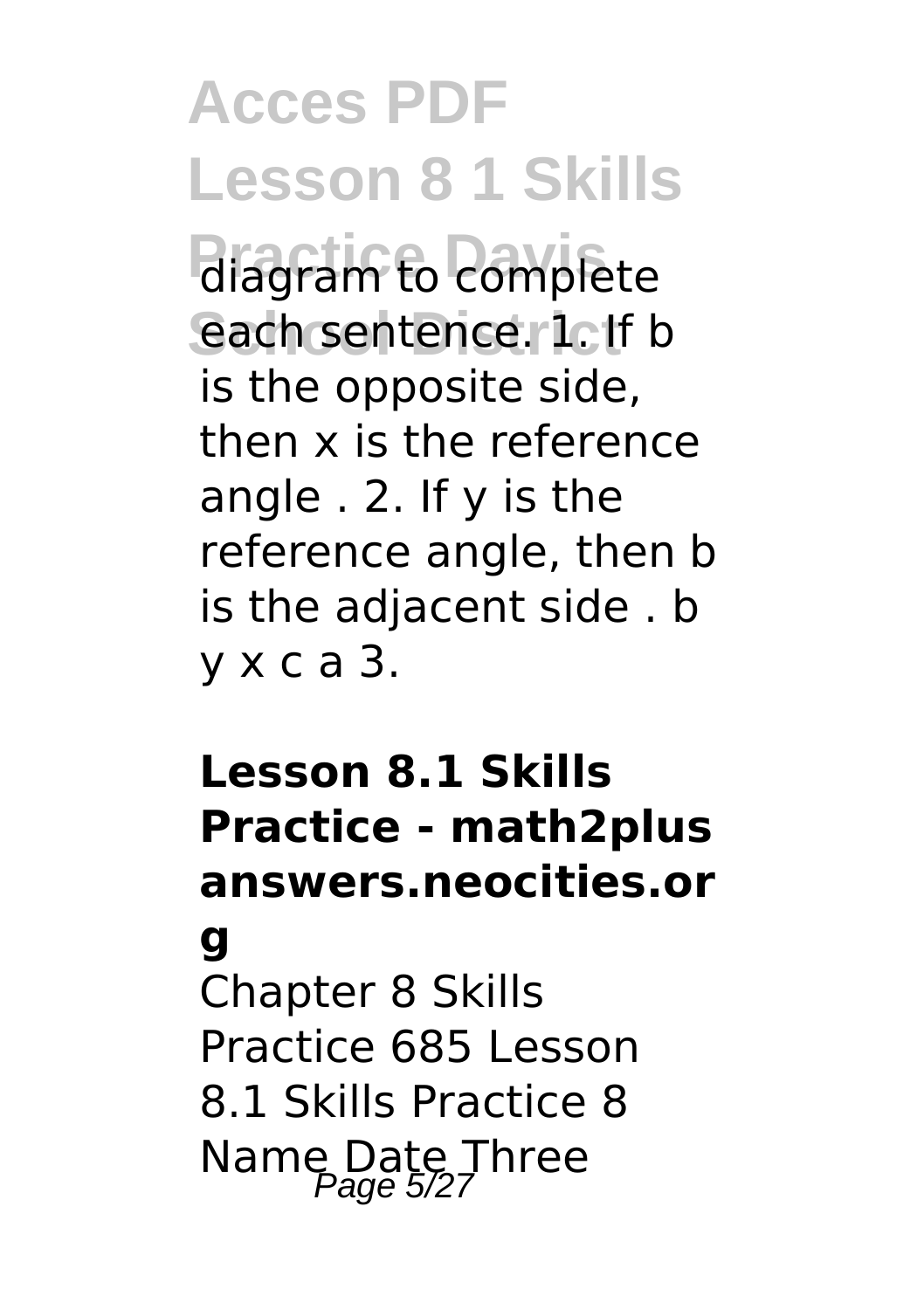**Acces PDF Lesson 8 1 Skills Angle MeasureVis Introduction torict Trigonometry** Vocabulary Use the diagram to complete each sentence. 1. If b is the opposite side, then x is the . 2. If y is the reference angle, then b is the . b y x c a 3. If x is the reference angle, then b is the . Problem Set

**Lesson 8.1 Skills Practice - fcusd.org** Lesson 8-1, Chapter 87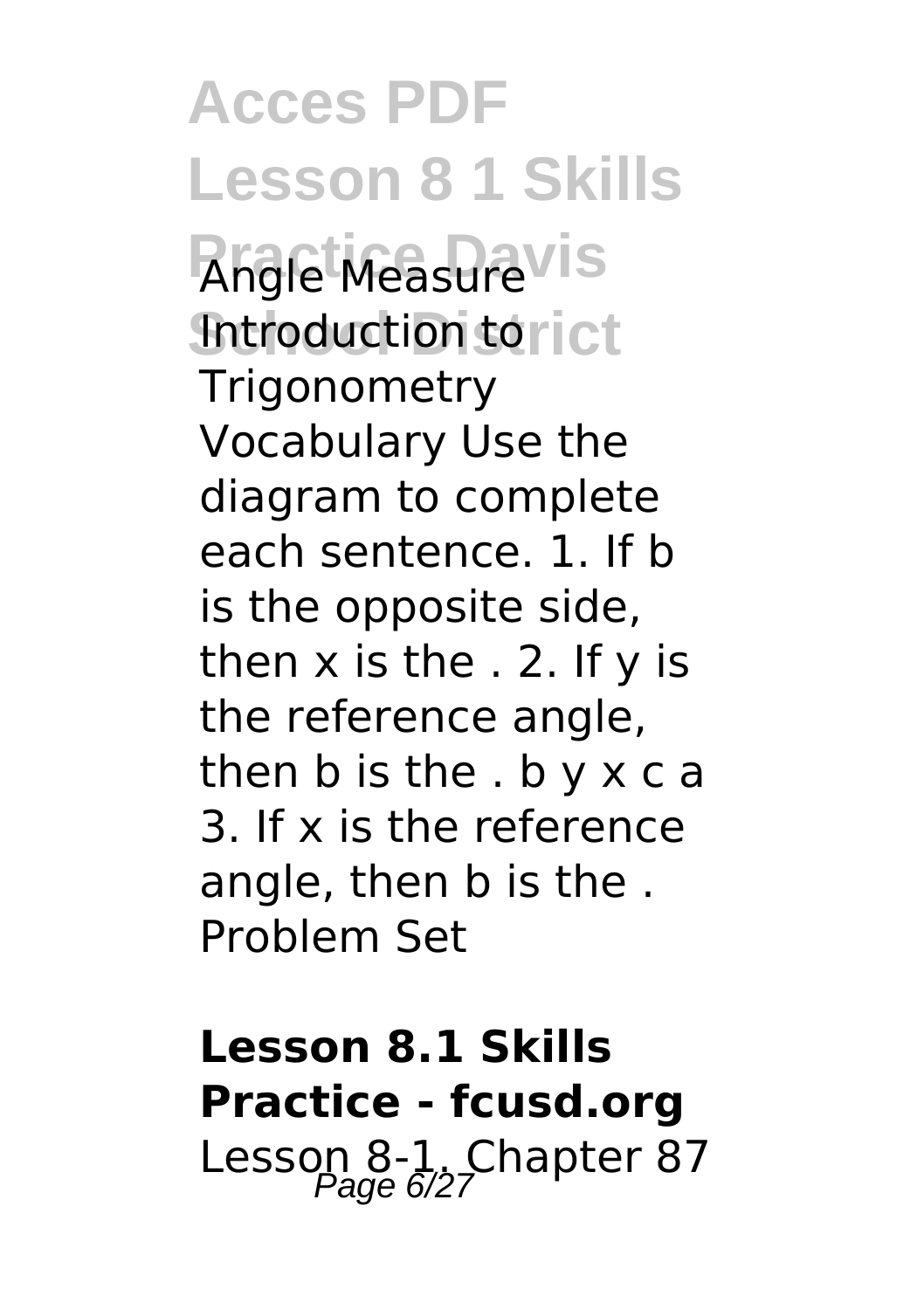**Acces PDF Lesson 8 1 Skills Practice Davis** Glencoe Algebra 1. Skills Practice. Adding and Subtracting Polynomials. Find each sum or difference. 1.  $(2x+3y) + (4x+9y)$  $6x+12y2.$  ( $6s+5t$ ) + (4t+ 8s) 14s+ 9t. 3.

#### **NAME DATE PERIOD 8-1 Skills Practice**

Lesson 8.1 Skills Practicepage 58 Name Date Analyze the given dot plot which displays the number of home runs by each of the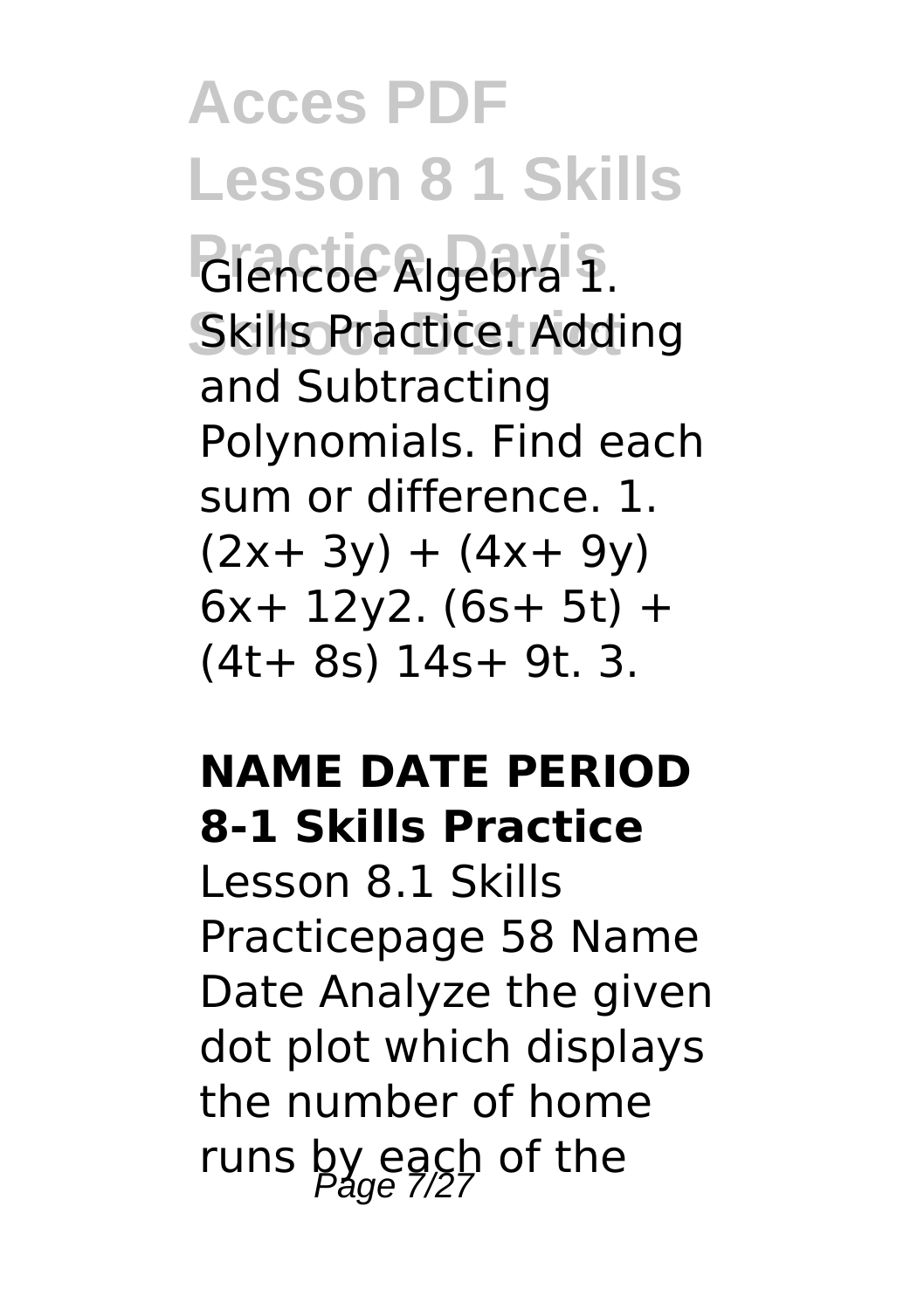**Acces PDF Lesson 8 1 Skills Practice Davis** girls on the softball team this season. Use the dot plot to answer each question. 0 1 2 3 4 5 6 7 8 9 10 11 X X X X X X X X X X X X X X Number of Home Runs

#### **Start Your Day the Right Way**

Lesson 8.1 Skills Practicepage 58 Name Date Analyze the given dot plot which displays the number of home runs by each of the girls on the softball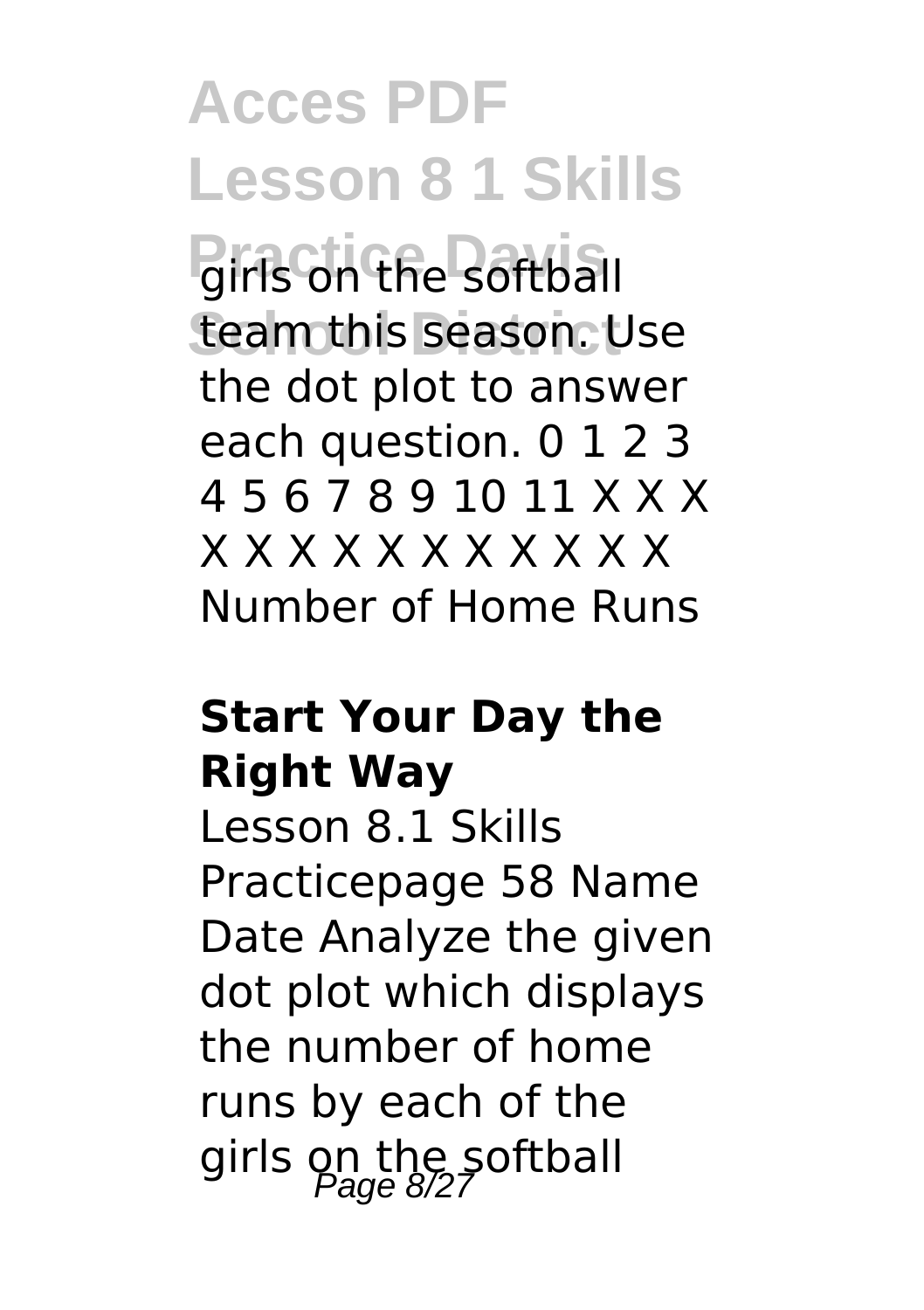**Acces PDF Lesson 8 1 Skills Practice Davis** team this season. Use the dot plot to answer each question. 0 1 2 3 4 5 6 7 8 9 10 11 X X X X X X X X X X X X X X Number of Home Runs

#### **Start Your Day the Right Way - AUHSD**

Lesson 8.1 Skills Practice page 2 9. The longest side of a right triangle. This side is always i. proof opposite the right angle in a right triangle. Problem Set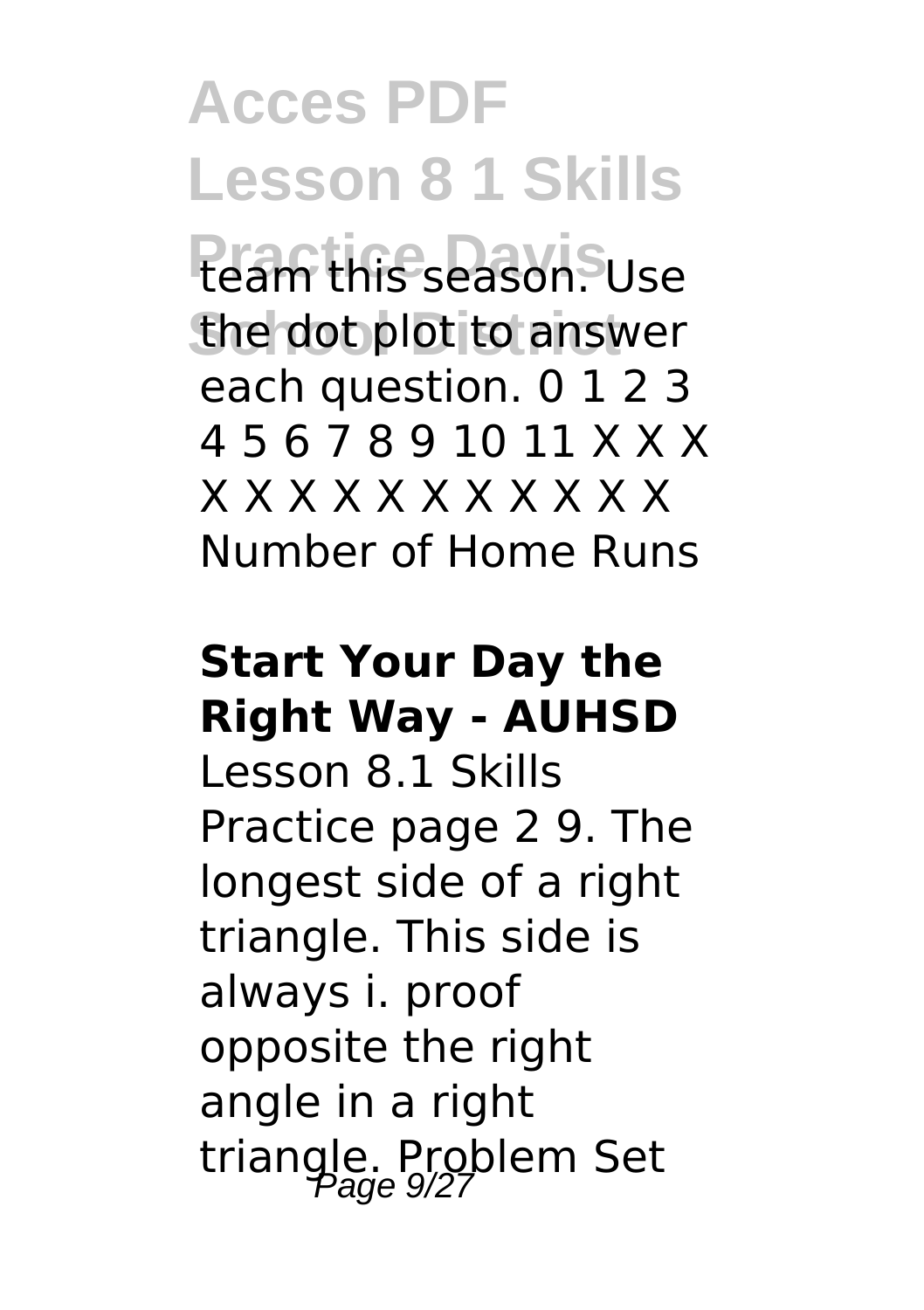**Acces PDF Lesson 8 1 Skills The side lengths of a** right triangle are given. Determine which length is the hypotenuse. Use the Pythagorean Theorem to verify each length. 1. 9, 12, 15 The length of the hypotenuse is 15.

### **Soon You Will Determine the Right Triangle Connection**

Lesson 8 Skills Practice Roots Find each square root or cube root.  $1$ .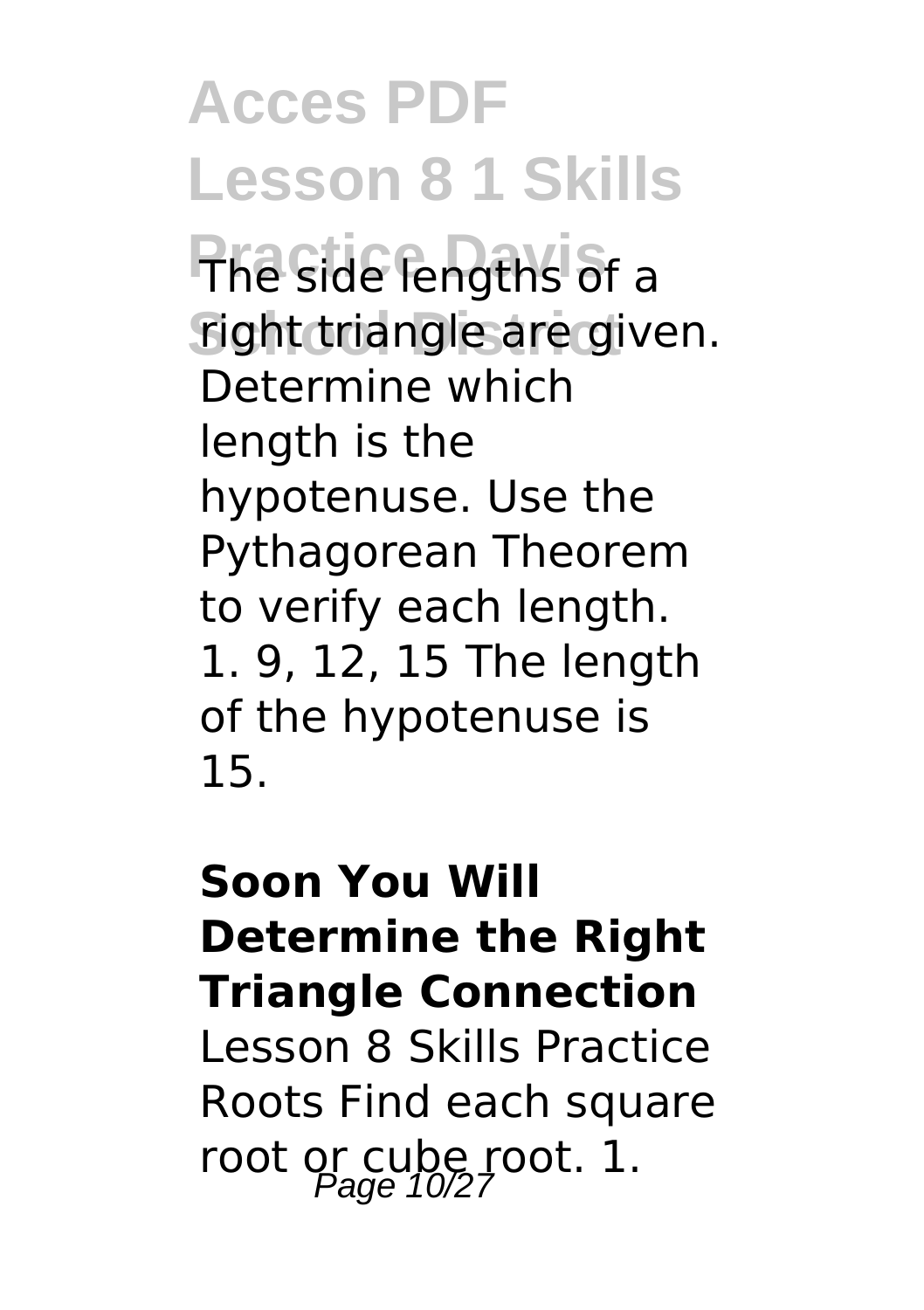**Acces PDF Lesson 8 1 Skills**  $\nabla$ 16 2<sup>1</sup> 4. √9 3. √36 4. √3 **School District** 2,744 5. √3 √ 1,331 6. 3 729 7. - √0.04 √ 8.  $-289.9 + \sqrt{0.81}$  10. -400 11. √ 16 49 12. √ 49 100 ALGEBRA Solve each equation. Check your solution(s). 13. s2  $= 81 14. t2 = 36 15. x2$  $= 49 16. 256 = z2 17.$ 

#### **NAME DATE PERIOD Lesson 8 Skills Practice**

474 Chapter 8 Skills Practice 8 Lesson 8.1 Skills Practice page 2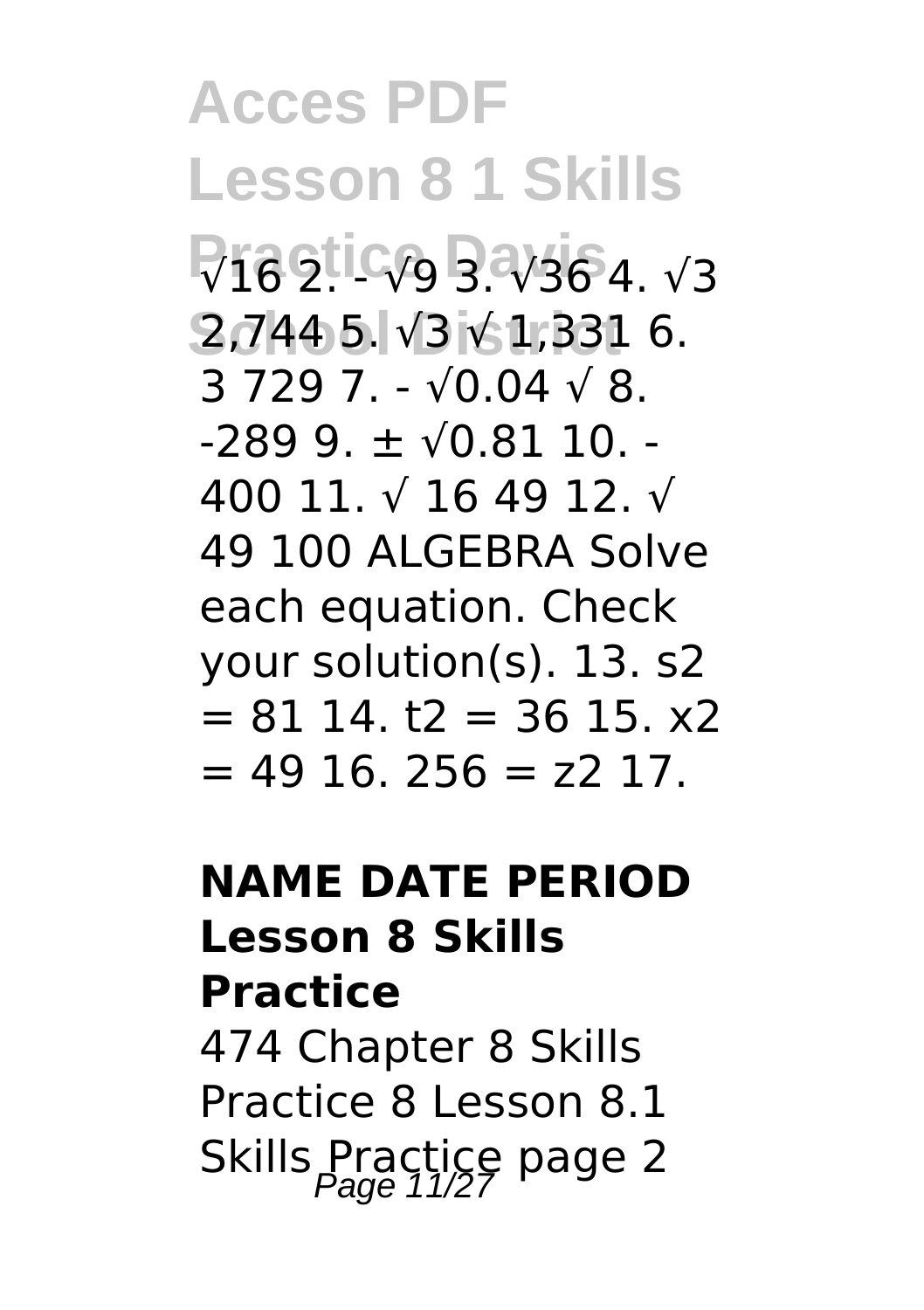**Acces PDF Lesson 8 1 Skills Problem Set Construct** the graphical display for each given data set. Describe the distribution of the data. 1. Construct a dot plot to display the scores on a recent math quiz. The data are 12, 14, 8, 13, 12, 14, 5, 13, 14, 3, 15, 15, 10, 13, 12, 0, 14, 11, 14, 13, and 10.

**Start Your Day the Right Way - CUSD 4** 52 CHAPTER 8 Discovering Geometry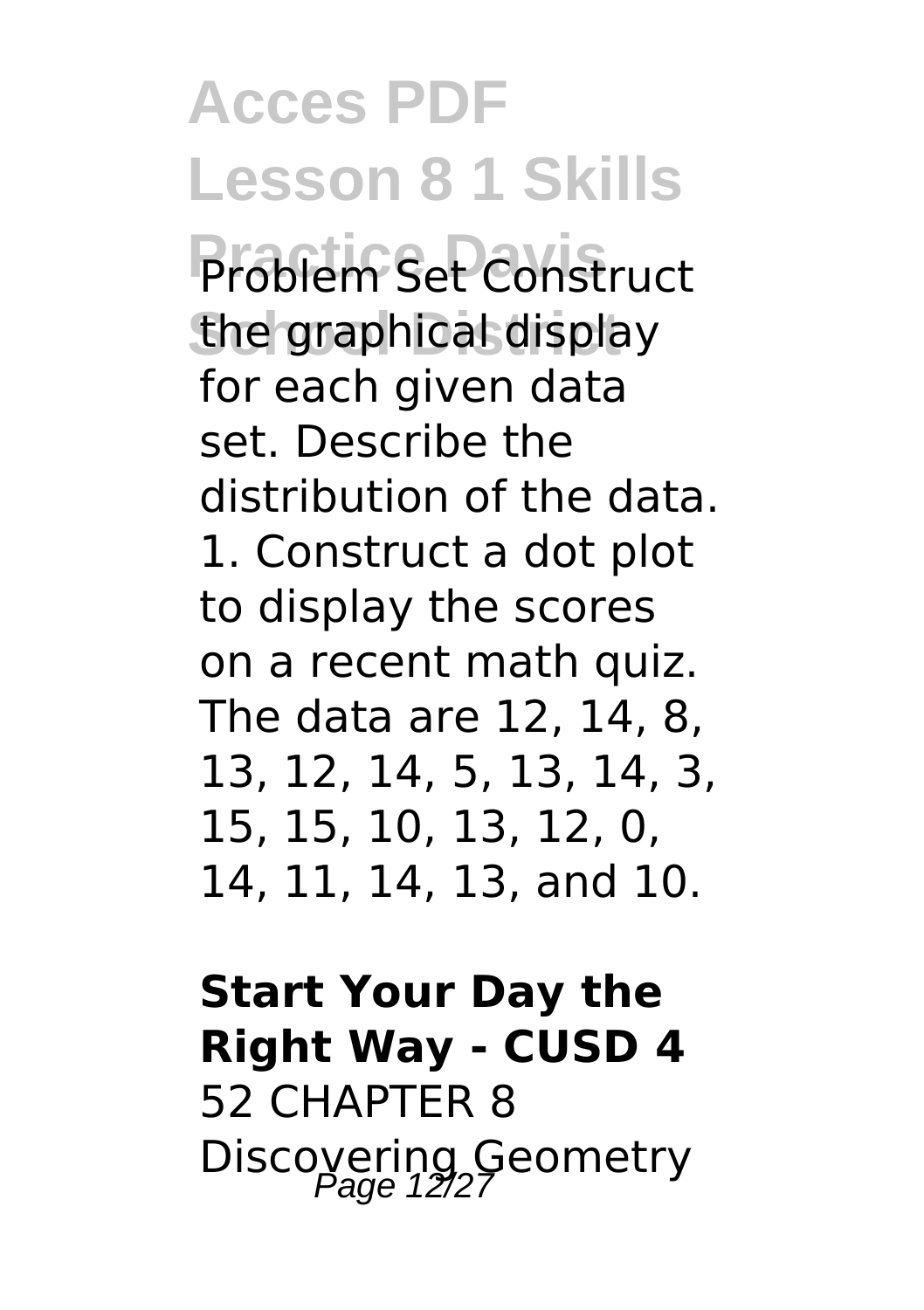**Acces PDF Lesson 8 1 Skills Practice Your Skills** ©2008 Key Curriculum Press Lesson 8.1 • Areas of Rectangles and Parallelograms Name Period Date In Exercises 1–4, find the area of the shaded region. 1. 2. 3. 4. 5. Rectangle ABCD has area 2684 m2 and width 44 m. Find its length. 6. Draw a parallelogram with area 85 cm2 and an angle with measure 40°. Page 13/27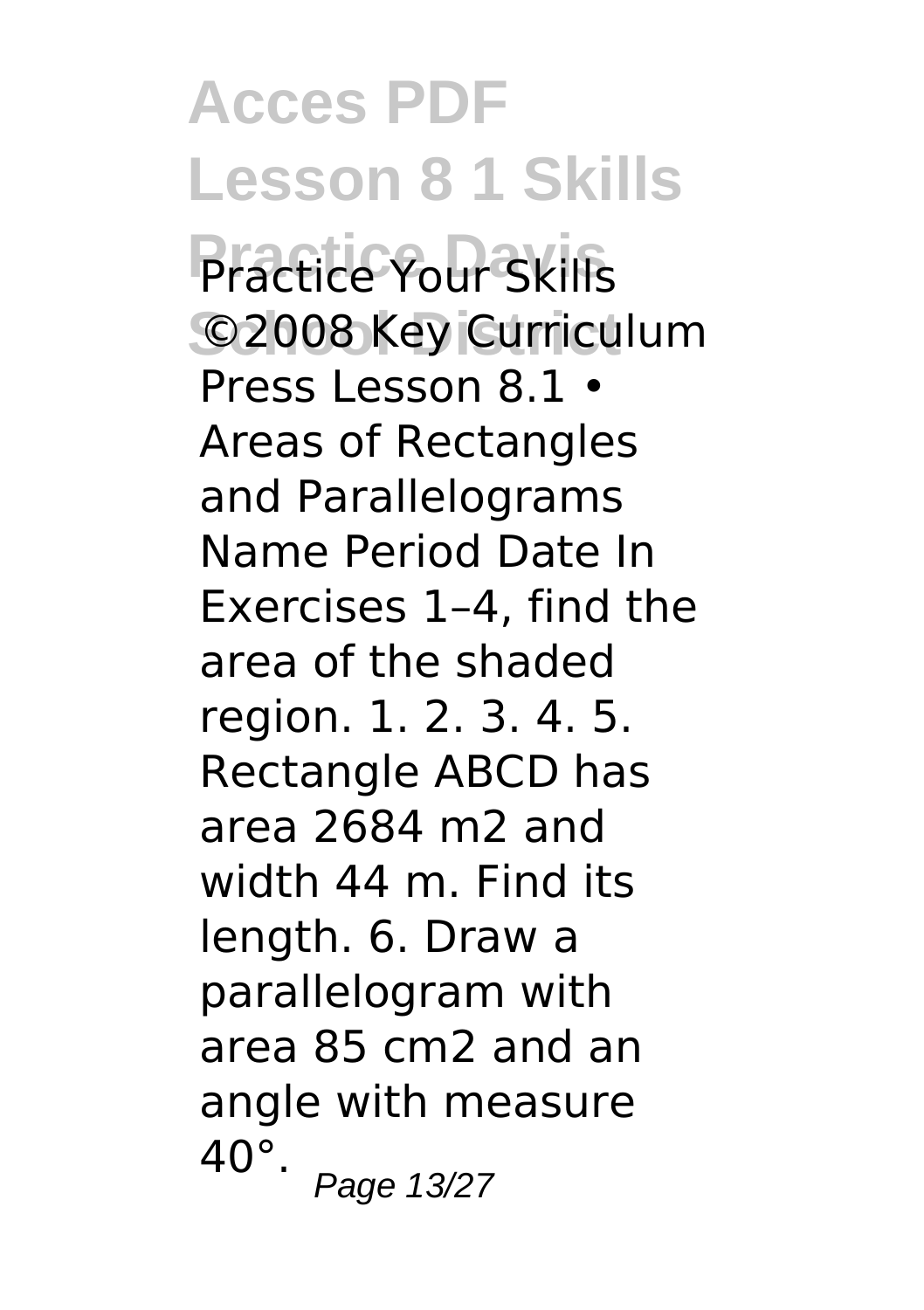**Acces PDF Lesson 8 1 Skills Practice Davis**

**School District Lesson 8.1 • Areas of Rectangles and Parallelograms** NAME DATE PERIOD. Lesson 1-8. Chapter 151Glencoe Algebra 1. Skills Practice. Interpreting Graphs of Functions. 1-8. Identify the function graphed as linearor nonlinear. Then estimate and interpret the intercepts of the graph, any symmetry, where the function is positive,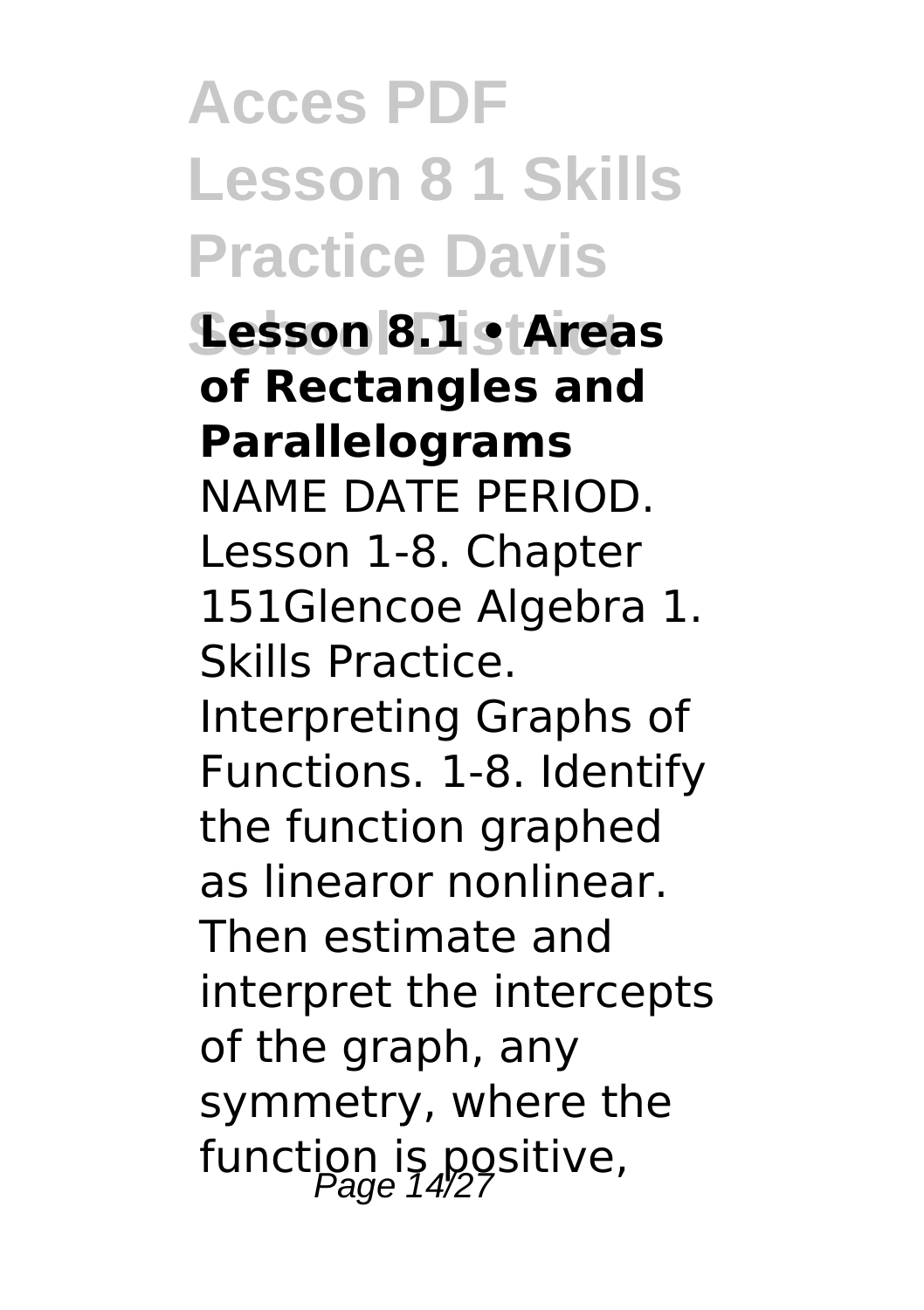**Acces PDF Lesson 8 1 Skills Practice Davis** negative, increasing, and decreasing, the xcoordinate of any relative extrema, and the end behavior of the graph.

#### **NAME DATE PERIOD 1-8 Skills Practice**

574 • Chapter 8 Skills Practice © 2011 Carnegie Learning Lesson 8.1 Skills Practice page 4 Write an algebraic expression that represents each word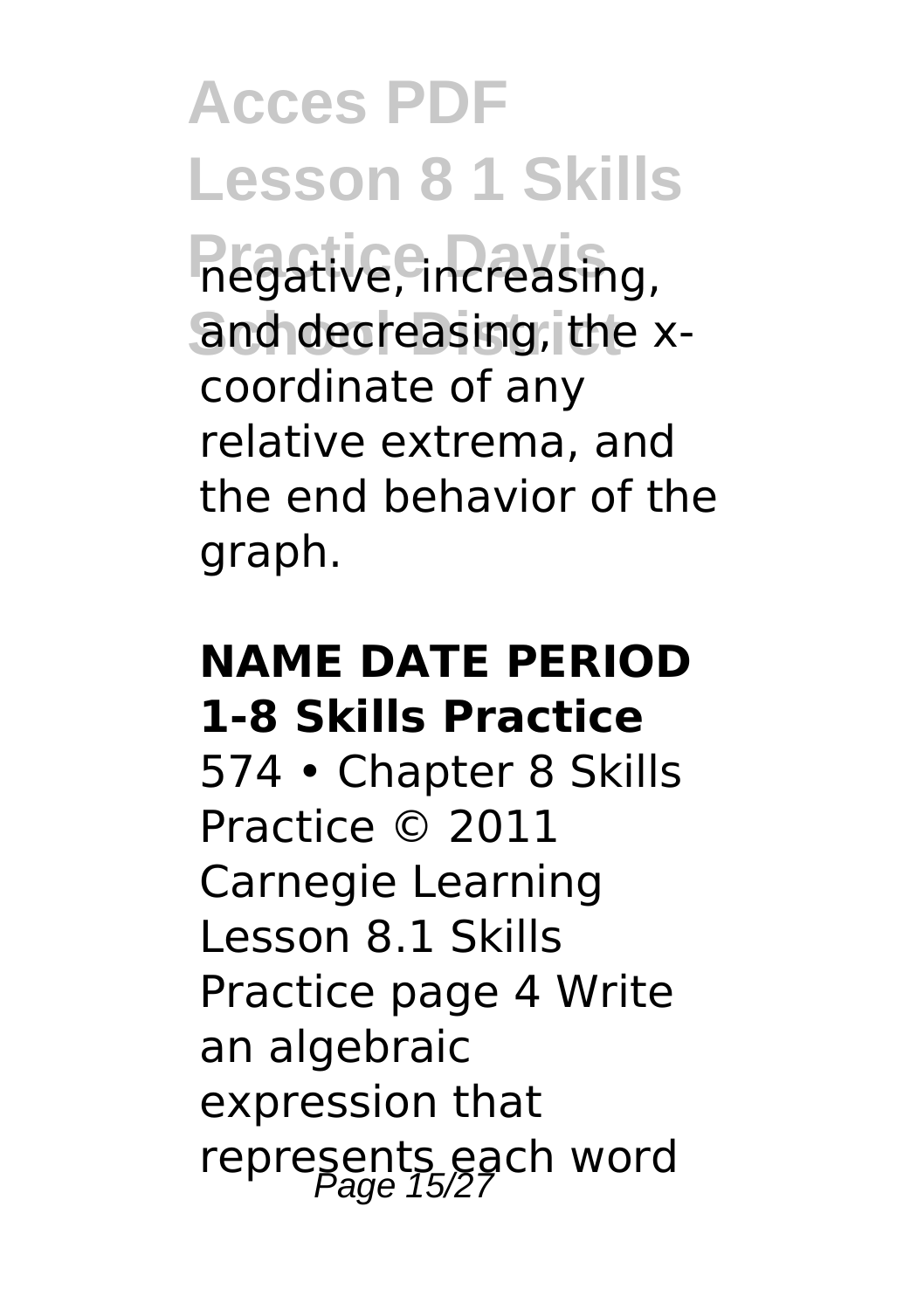**Acces PDF Lesson 8 1 Skills Practice Davis** times a number, n 6n 30. forty-three less than twice a number, n 31. two-thirds of a number, n 32. a number, n, plus one hundred ten 33.

#### **The Parts of Cars You Don't See!**

Lesson 8 Skills Practice Solve Systems of Equations Algebraically Solve each system of equations algebraically, 1.  $y = x$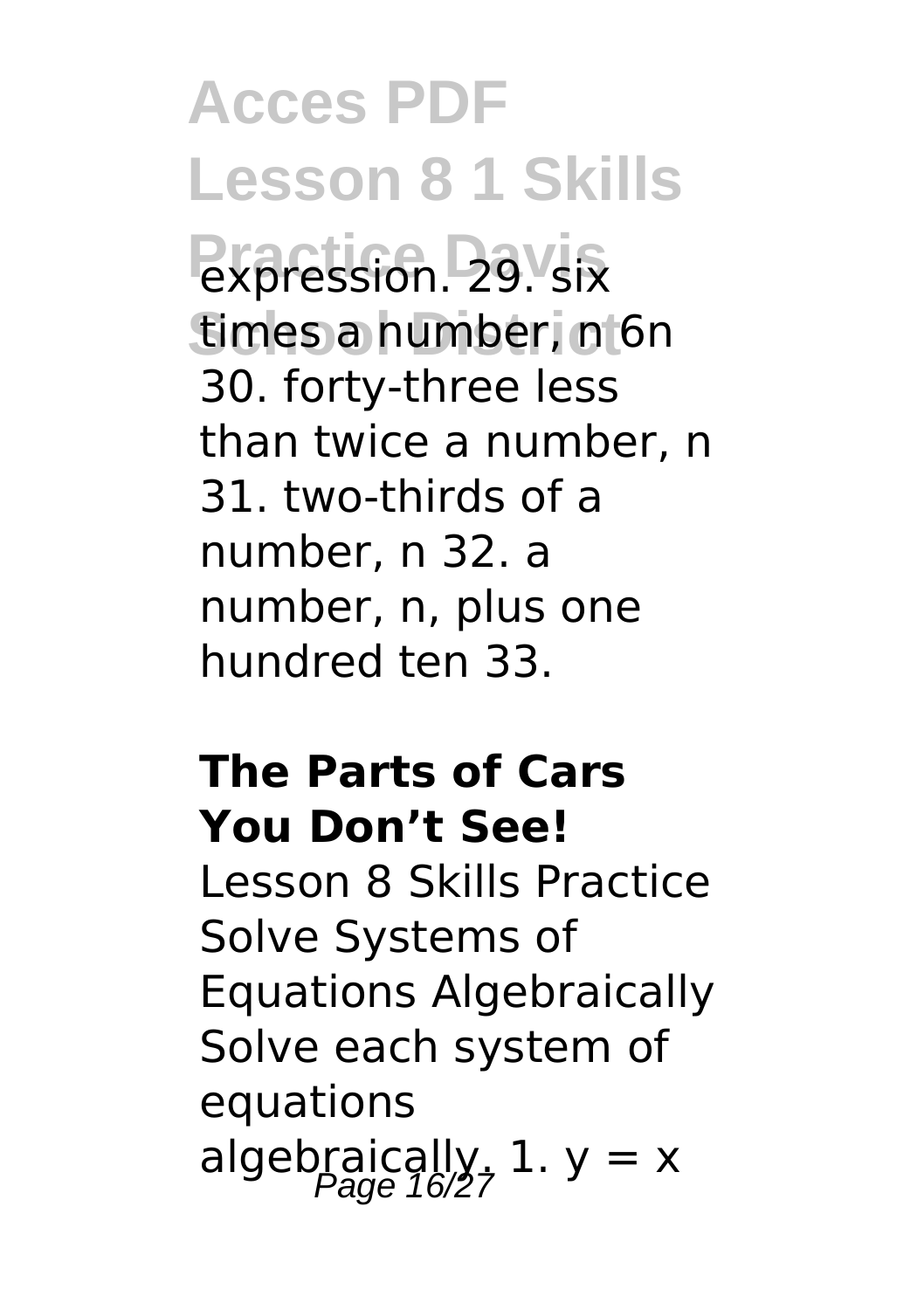**Acces PDF Lesson 8 1 Skills Bractice Davis** 4 y **School District** = 3x 3. J = X + 11 y = 12x (-2,10) (-1,-3)  $(1.12)$  4.  $v = X - 14$  y  $-$  -6IC 5. y =-X + 9 y  $= 2x 6. 3/ = X + 15 y$  $= -4x(2, -12)(3, 6)$  $(-3.12)$  7.  $3/ = -10$  y =  $4x 8.1 = X + 24 y = -1x$ 9.  $3/ = -X$  ...

#### **NAME Lesson 8 Skills Practice - mat hcounts4ever.com**

Lesson 8-9 Chapter 8 59 Glencoe Algebra 1 Skills Practice Perfect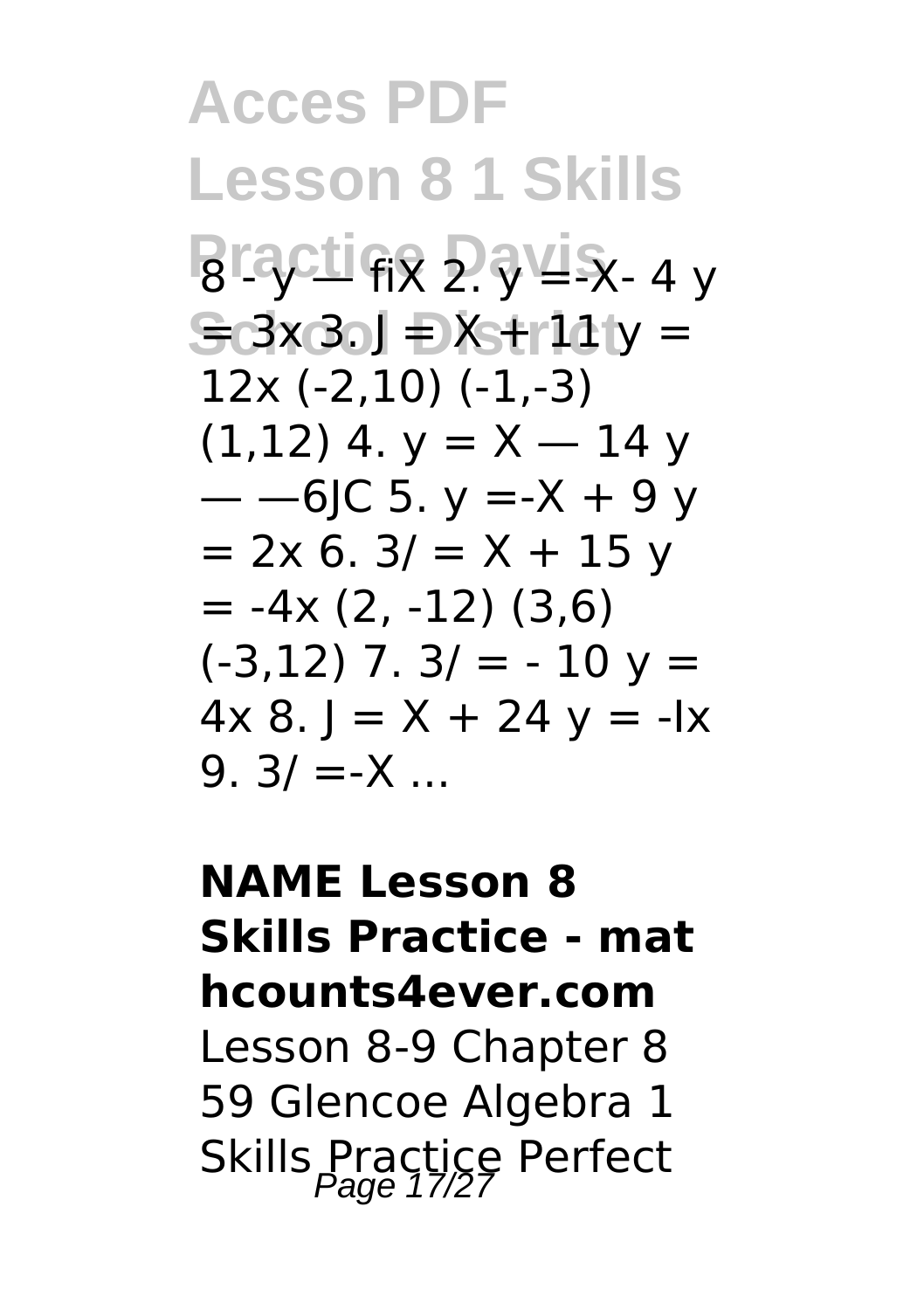**Acces PDF Lesson 8 1 Skills Practice Davis** Squares Determine whether each trinomial is a perfect square trinomial. Write or yesno. If so, factor it. 1. m2 2- 6m + 9 2. r + 4r + 4 yes; (- 3)2 m yes;  $(+ 2)$ 2 r 3. a2 - 14a + 49 4. 2w2 - 4w + 9 yes; (- 7)2 g no 5. 4d2 - 4d  $+ 16.9$ n 2 + 30n + 25 yes; (2- 1)2 d yes; (3+ 5)2 n Factor each polynomial, if possible.

## **NAME DATE PERIOD 8-9 Skills Practice**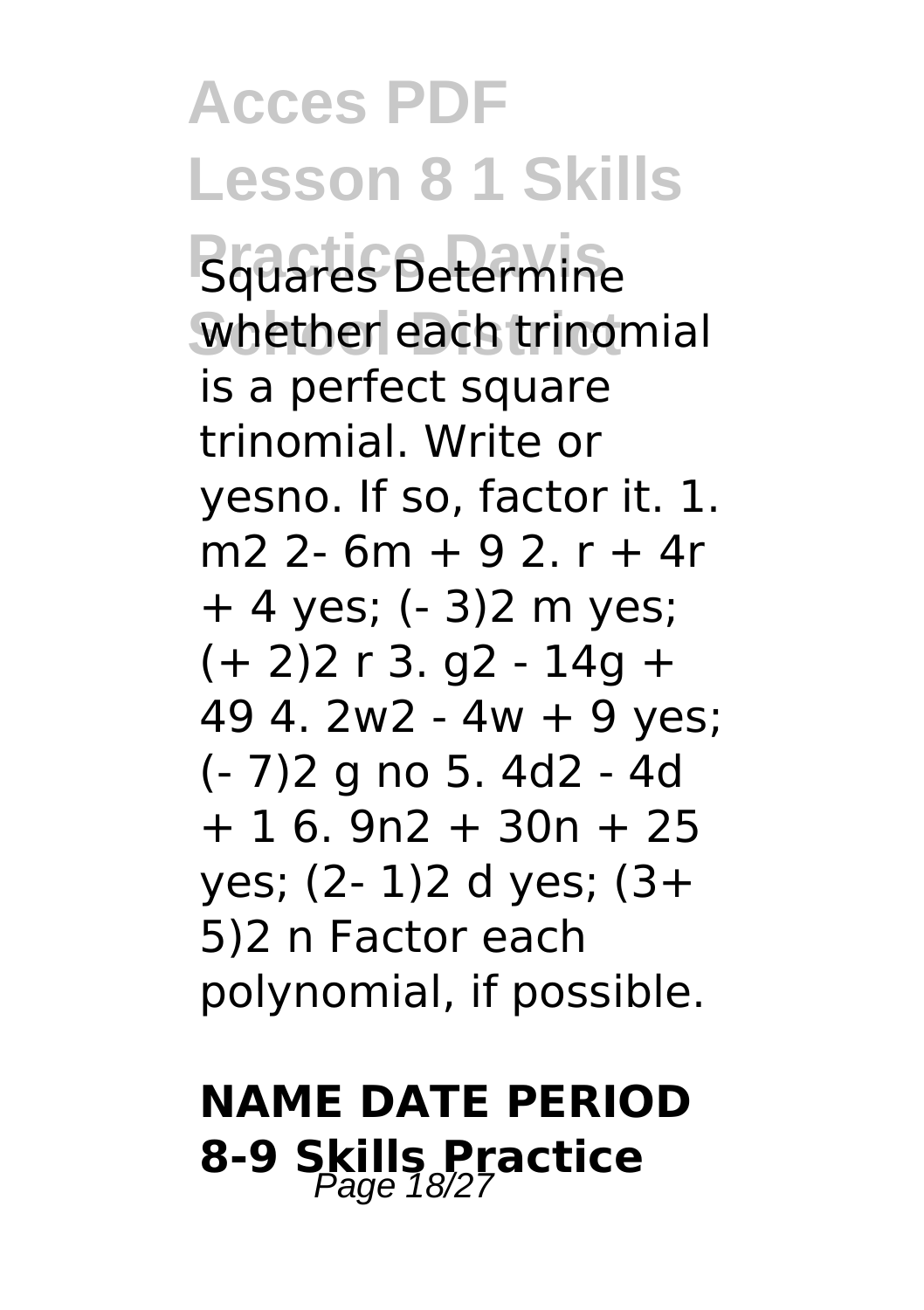**Acces PDF Lesson 8 1 Skills Chapter 8 52 Glencoe** Algebra 1 Skills i ct Practice Differences of Squares Factor each polynomial, if possible. If the polynomial cannot be factored, write prime. 1. a 2 a-4 2. n 2 n-64 (+ 2)(a t-2)  $(2 + 8)(n 2-8)$  3. 1 -49  $d$  2 4. -16 + p 2 (1 + 7 d) $(1 - 7)$  d)  $(p + 2)$ 4)(p-4) 5. k 2 + 25 6. 36 -100 w 2 prime (6  $-10$  w)(6 + 10 w) 7. t 2 81 u 2 8. 4 h p-25 ...

Page 19/27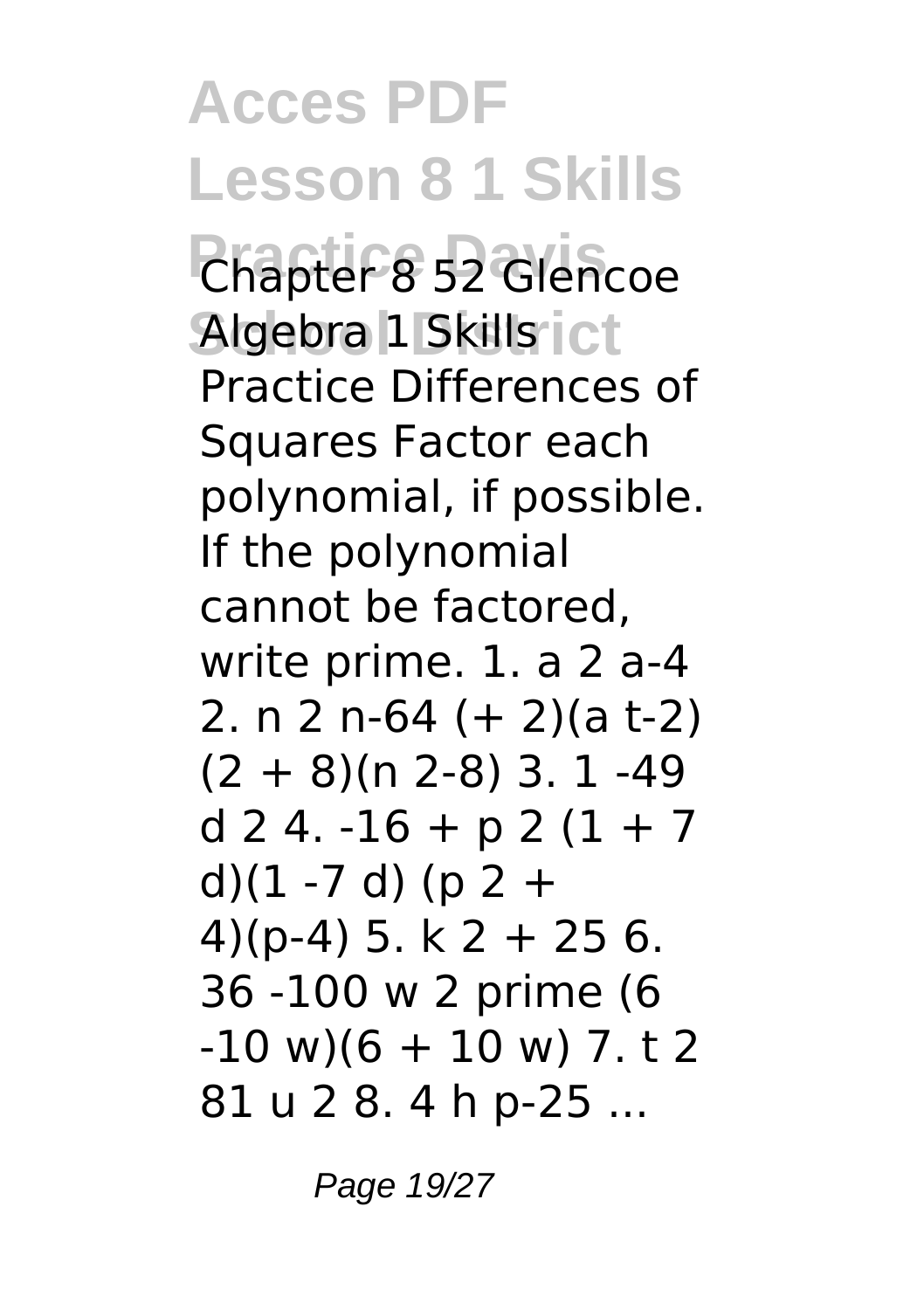**Acces PDF Lesson 8 1 Skills Practice Davis Answers (Lesson School District 8-8) - Mrs. Henderson's Math Class** Lesson 8.3 Skills Practice page 5 Name Date Rewrite each expression using the Distributive Property. Then, simplify if possible. 11. 9x 12. 1 4(2x 1 20) 7(4x 2 9) 13. 3\_\_ 8 (16x 2 48) 1 3x 14. 5(x 1 4) 1 8(y 2 2) 9. 1\_\_ 4 (8x 1 16) 10.  $2(7 \times 2.8)$ <sub>2</sub>  $1 \times 7$ .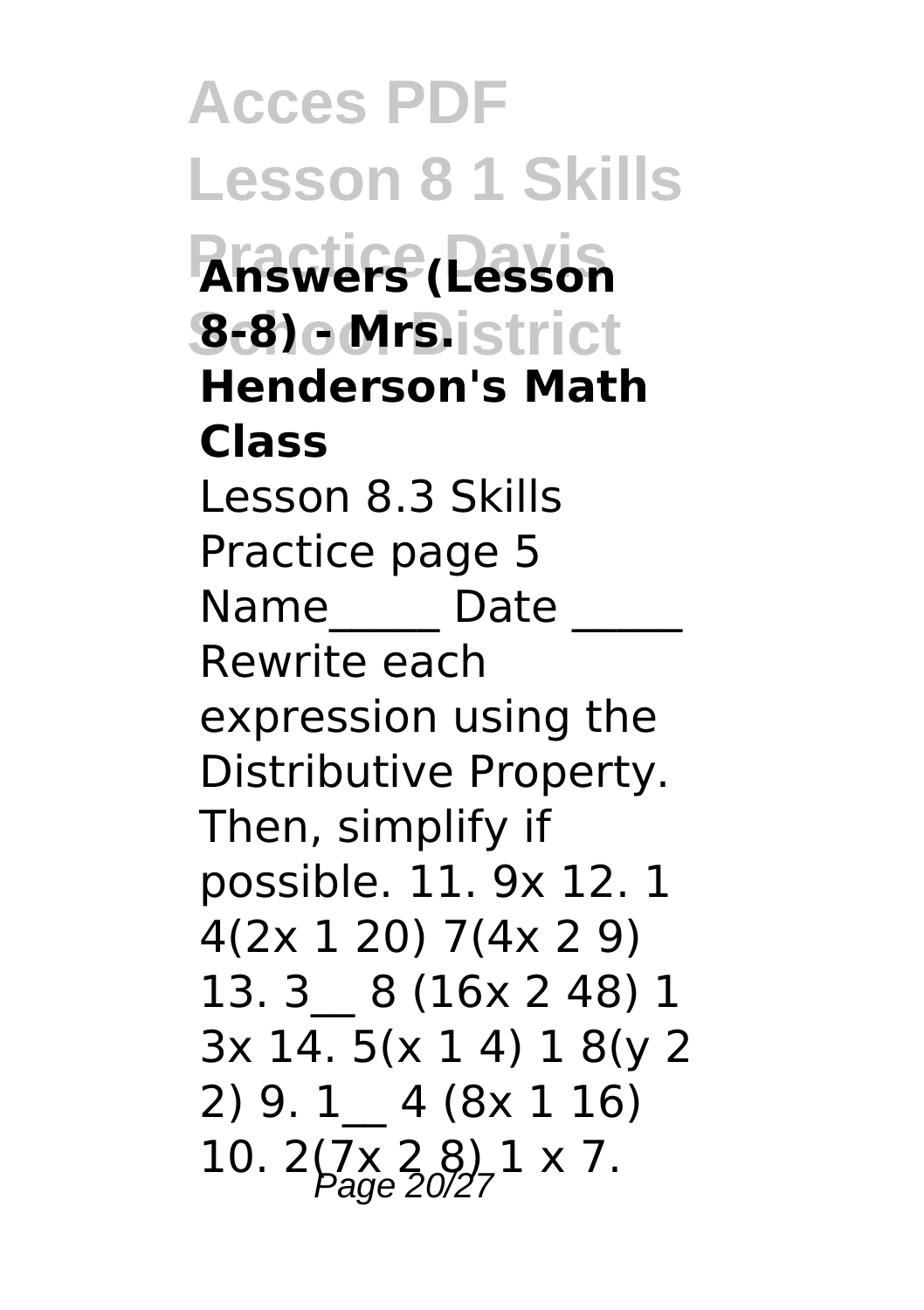**Acces PDF Lesson 8 1 Skills Practice Davis** 6(3x 1 4) 18x 1 24 8. **S(5x 1**d) D5(x 16) 588 ...

#### **Chapter 8**

Chapter 1 A3 Glencoe Algebra 2 Answers Answers (Lesson 1-1) Skills Practice Expressions and Formulas Find the value of each expression. 1. 18 2 3 27 2. 9 6 2 1 13 3. (3 8) 2 (4) 3 97 4. 5 3(2 12 2) w 7 5. [9 10(3)] 7 6. 3  $7(168,7)$ 3 2 4 3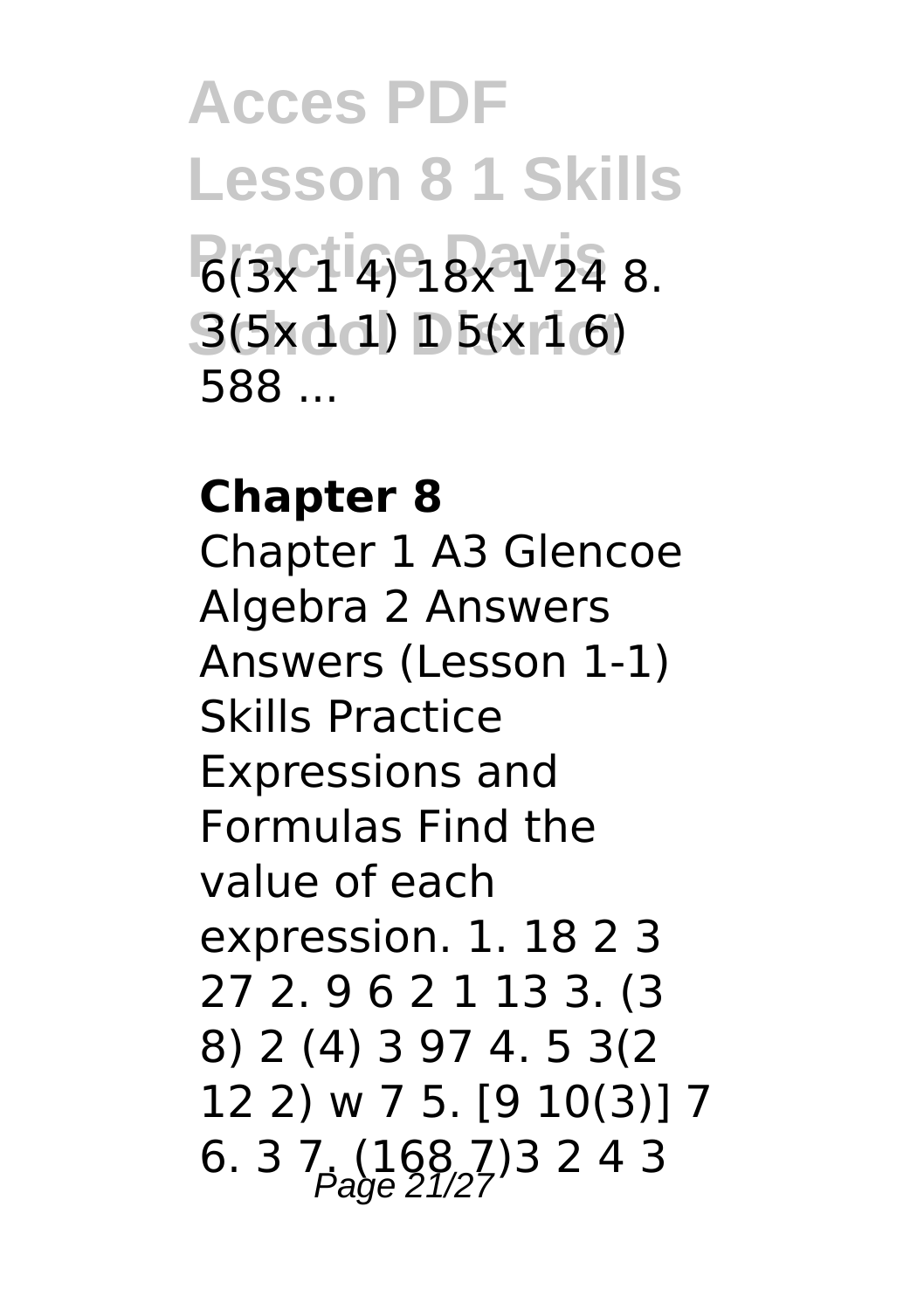**Acces PDF Lesson 8 1 Skills Practice Davis** 152 8. [3(5) 128 2 2]5 **85 Evaluate each t** expression if r

#### **Answers (Lesson 1-1)**

everyday world.The materials are organized by chapter and lesson, with one Skills Practice worksheet for every lesson in Glencoe Math Connects, Course 2. Always keep your workbook handy. Along with your textbook,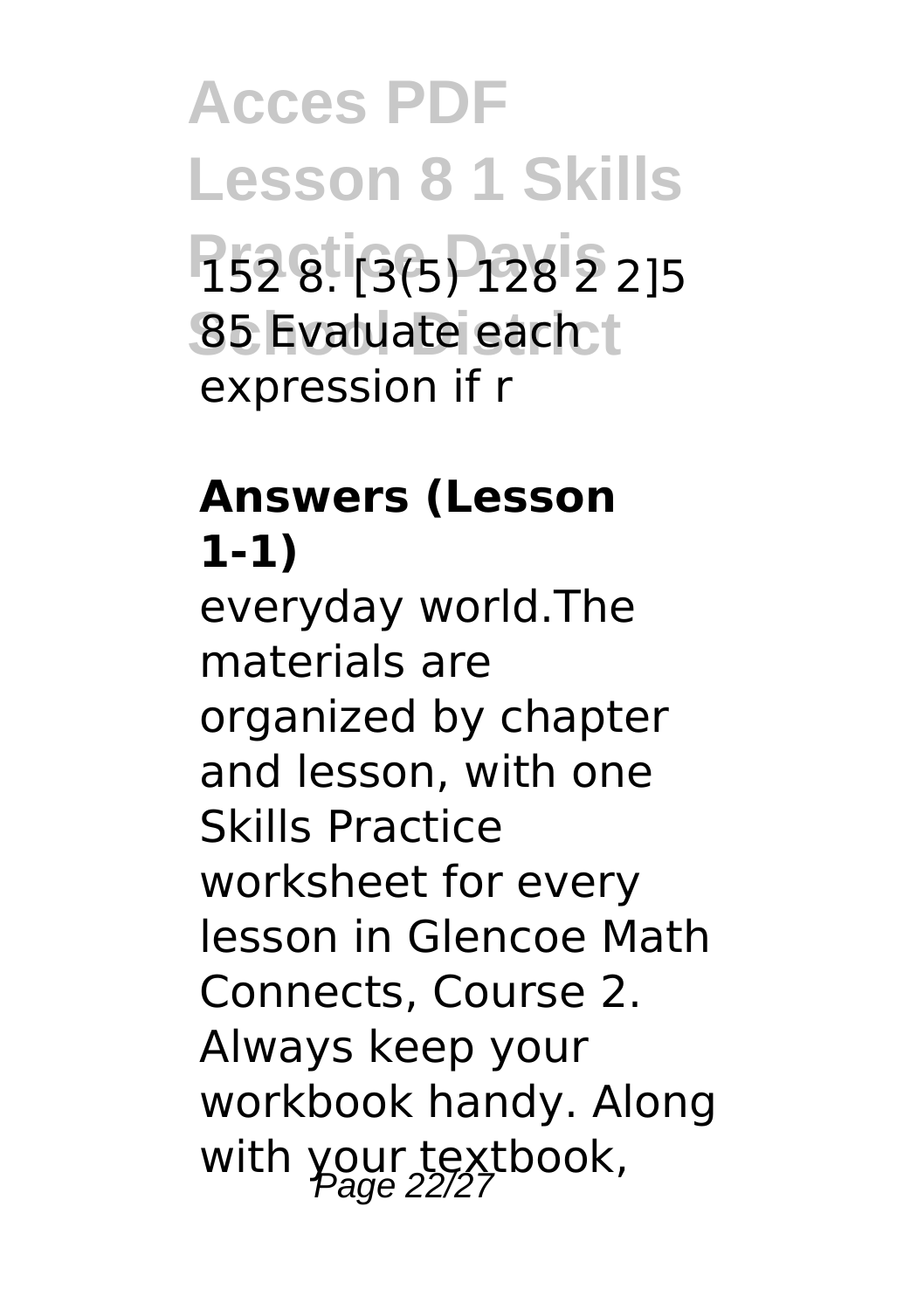**Acces PDF Lesson 8 1 Skills** daily homework, and class notes, the ict completed Skills Practice Workbookcan help you review for quizzes and tests.

#### **Skills Practice Workbook**

8-1 Skills Practice Geometric Mean DATE PE R the geometric mean between each air of numbers. % Circe) (DV and 8 4. 5 and 10 and 36 X 5.2 and 14 3.4 and  $7 \times -16.7$  Page 23/27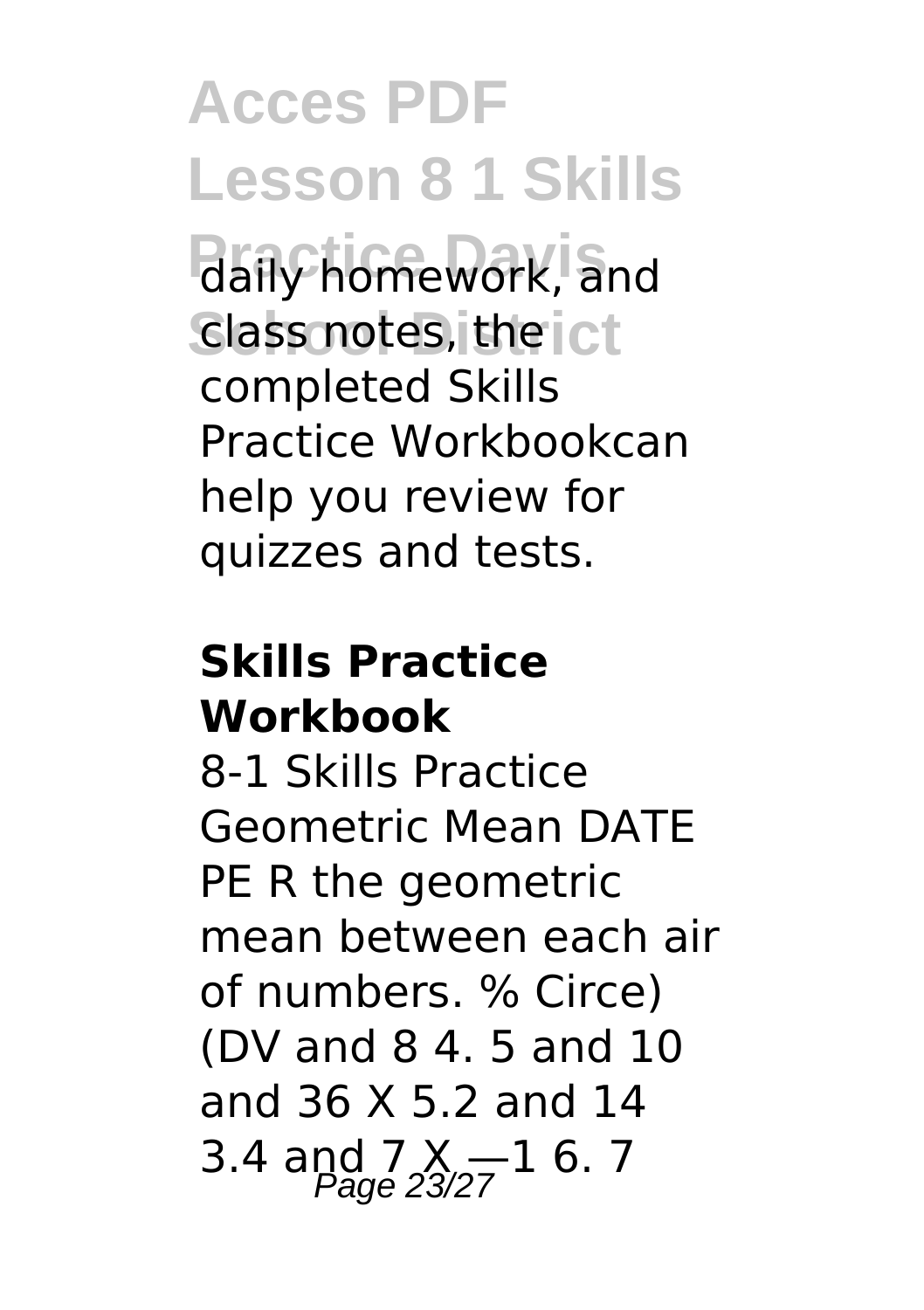**Acces PDF Lesson 8 1 Skills Practice Davis** and 36 30 -z z Glencoe Geometry ar tria les in the figure. W 'te a similarity statement identifying the three si p M 9. 10. Find x, y and z. 3 11. 2=36 13. 15 Chapter 8 12. 10

#### **ahodginscc « For all your math needs!**

© 2012 Carnegie Learning Chapter 8 Skills Practice 453 8 LESSON 8.1 Skills Practice Name Date Start Your Day the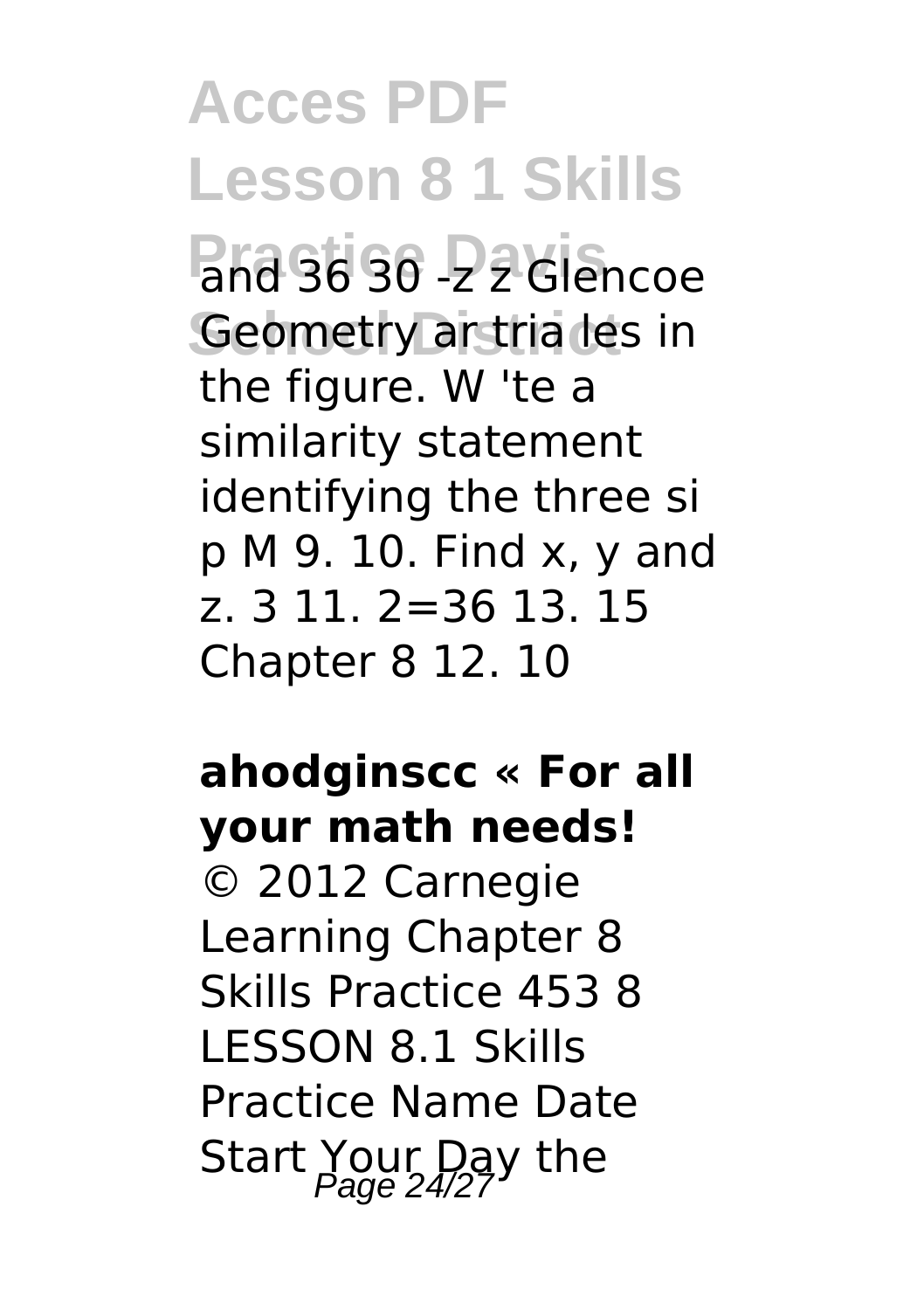**Acces PDF Lesson 8 1 Skills Right Way Graphically Representing Data** Vocabulary Choose the term that best completes each statement. dot plot five number summary data distribution symmetric discrete data skewed left histogram skewed right frequency boxand-whisker plot bin continuous 1.

**Common\_Core\_Integ rated\_Math\_I\_Studen t\_Skills\_Practice ...**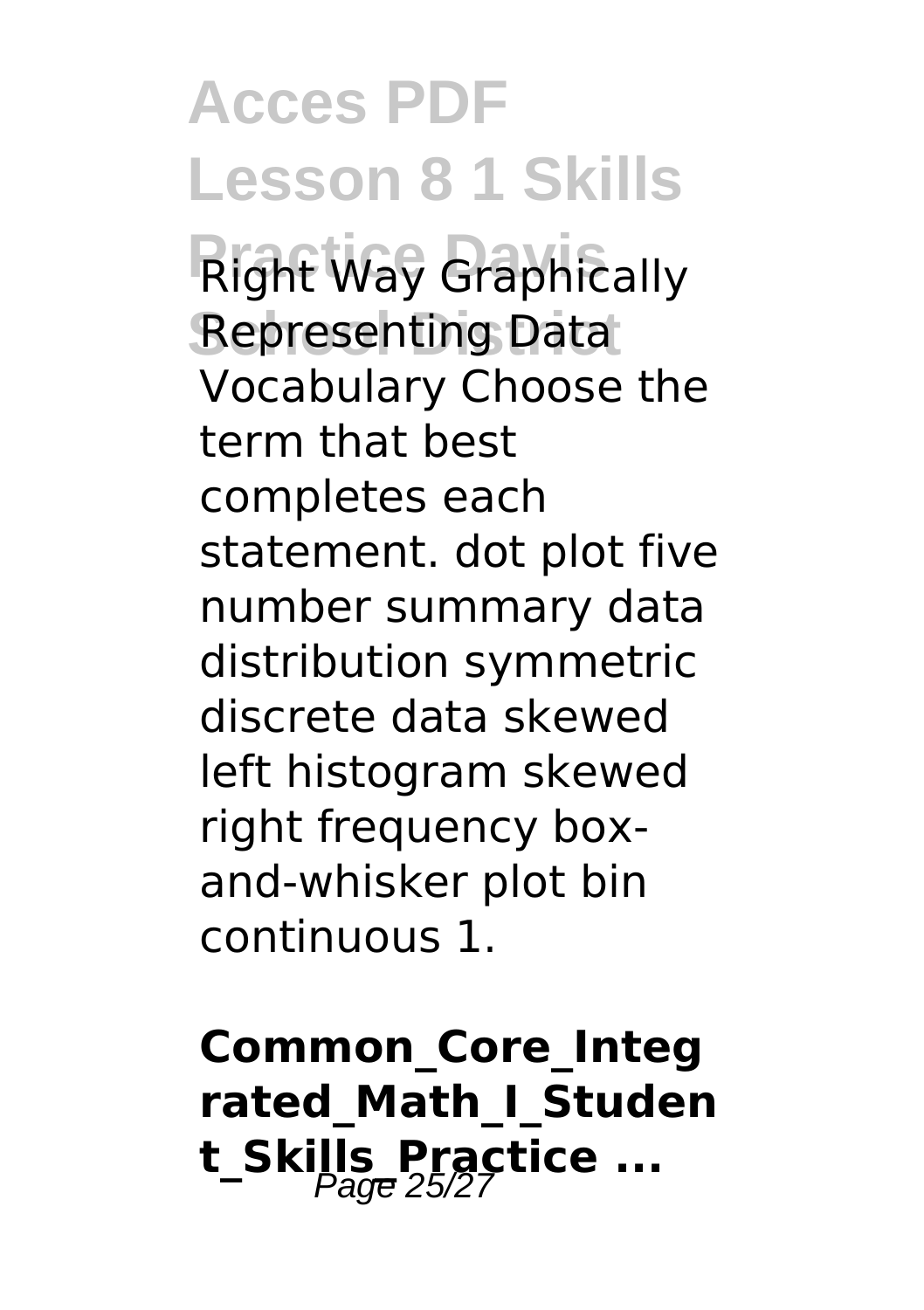**Acces PDF Lesson 8 1 Skills 588 Chapter 11 Skills** Practice 11 Lesson 11.2 Skills Practice page 4 Calculate the first and second differences for each table of values. Describe the type of function represented by the table. 7. x y First Differences 22 26 Second Differences 3 21 23 0 3 0 0 0 3 1 3 0 3 2 6 The function represented by the table is a linear function.  $8, x, y$  ...